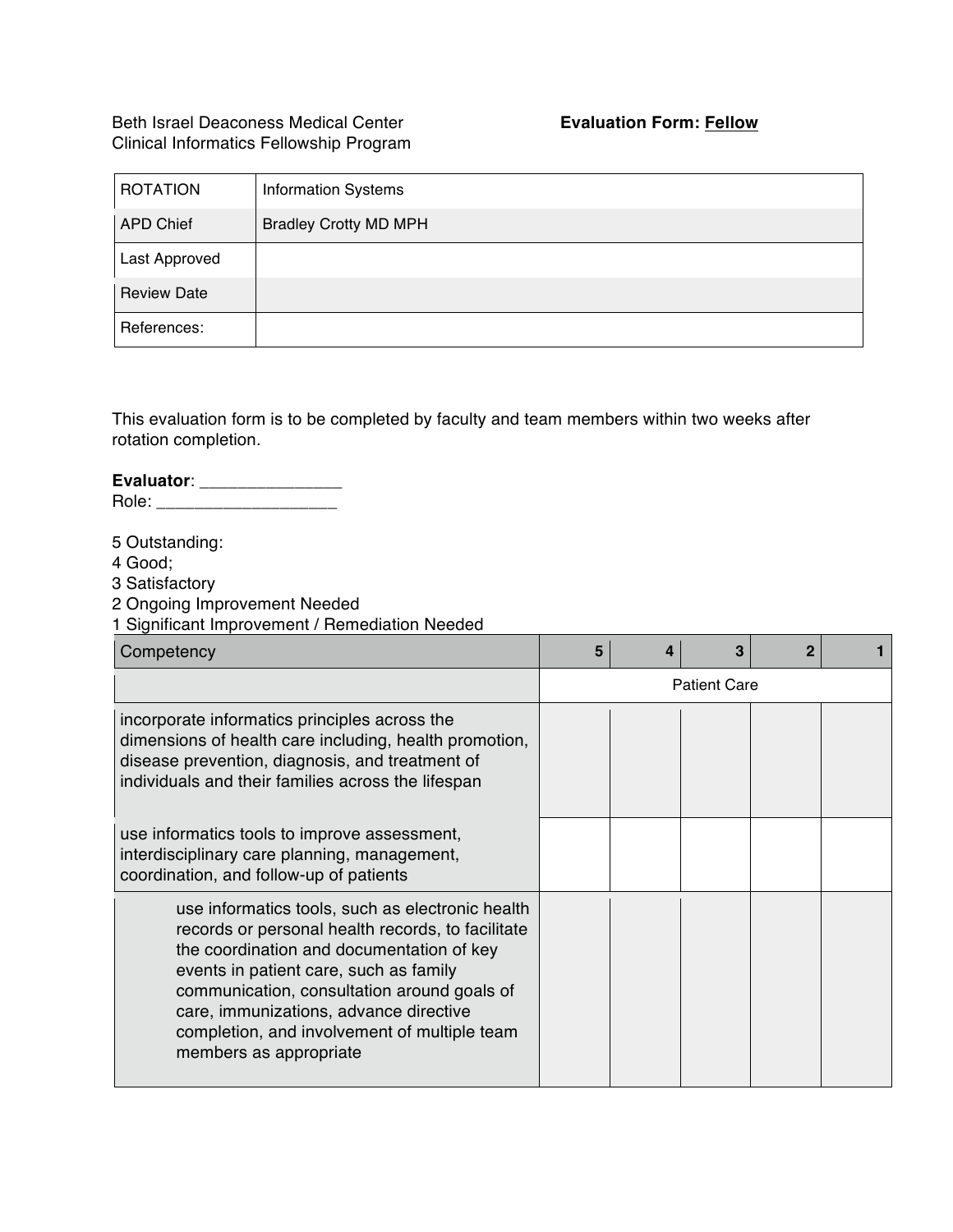| Competency                                                                                                                                                                                                                                              |  | 4 | 3         | $\mathbf{2}$ | $\mathbf{1}$ |
|---------------------------------------------------------------------------------------------------------------------------------------------------------------------------------------------------------------------------------------------------------|--|---|-----------|--------------|--------------|
| must demonstrate competence in project<br>management and software engineering related to the<br>development and management of IT projects that are<br>pertinent to patient care;                                                                        |  |   |           |              |              |
| must demonstrate competence in the identification of<br>changes needed in organizational processes and<br>clinician practices to optimize health system<br>operational effectiveness;                                                                   |  |   |           |              |              |
| must demonstrate competence in the analysis of<br>patient care workflow and processes to identify<br>information system features that will support improved<br>quality, efficiency, effectiveness, and safety of clinical<br>services;                  |  |   |           |              |              |
| must combine an understanding of informatics<br>concepts, methods, and health IT to develop,<br>implement, and refine clinical decision support<br>systems;                                                                                             |  |   |           |              |              |
| must evaluate the impact of information system<br>implementation and use on patient care and users.                                                                                                                                                     |  |   |           |              |              |
|                                                                                                                                                                                                                                                         |  |   | Knowledge |              |              |
| fundamental informatics vocabulary, concepts,<br>models, and theories;                                                                                                                                                                                  |  |   |           |              |              |
| the health care environment, to include how business<br>processes and financial considerations, including<br>resourcing information technology, influence health<br>care delivery and the flow of data among the major<br>domains of the health system; |  |   |           |              |              |
| process improvement or change management for<br>health care processes;                                                                                                                                                                                  |  |   |           |              |              |
| the impact of clinical information systems on users<br>and patients                                                                                                                                                                                     |  |   |           |              |              |
|                                                                                                                                                                                                                                                         |  |   |           |              |              |
| strategies to support clinician users and promote<br>clinician adoption of systems                                                                                                                                                                      |  |   |           |              |              |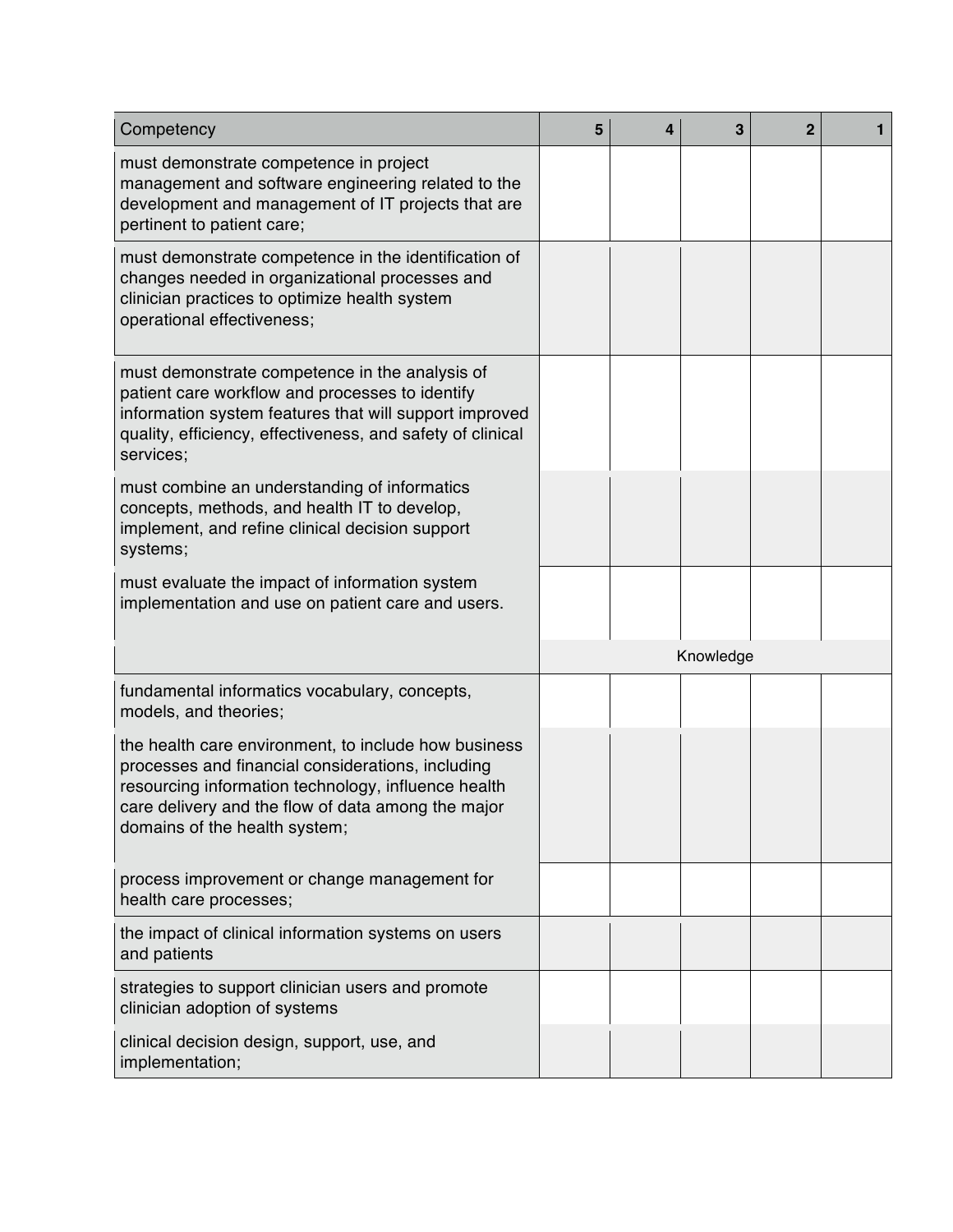| Competency                                                                                                                                                                   |  | 4                                    | 3               | $\overline{2}$                          | 1 |  |
|------------------------------------------------------------------------------------------------------------------------------------------------------------------------------|--|--------------------------------------|-----------------|-----------------------------------------|---|--|
| evaluation of information systems to provide feedback<br>for system improvement;                                                                                             |  |                                      |                 |                                         |   |  |
| leadership in organizational change, fostering<br>collaboration, communicating effectively, and<br>managing large-scale projects related to clinical<br>information systems; |  |                                      |                 |                                         |   |  |
| risk management and mitigation related to patient<br>safety and privacy.                                                                                                     |  |                                      |                 |                                         |   |  |
|                                                                                                                                                                              |  |                                      |                 | Practice-Based Learning And Improvement |   |  |
|                                                                                                                                                                              |  |                                      |                 |                                         |   |  |
| incorporate formative evaluation feedback into daily<br>practice                                                                                                             |  |                                      |                 |                                         |   |  |
| locate, appraise, and assimilate evidence from<br>scientific studies related to their patients' health<br>problems                                                           |  |                                      |                 |                                         |   |  |
| use information technology to optimize learning; and,                                                                                                                        |  |                                      |                 |                                         |   |  |
| participate in the education of patients, families,<br>students, fellows                                                                                                     |  |                                      |                 |                                         |   |  |
|                                                                                                                                                                              |  | Interpersonal & Communication Skills |                 |                                         |   |  |
| communicate effectively with physicians, other health<br>professionals and health related agencies;                                                                          |  |                                      |                 |                                         |   |  |
| Fellows must demonstrate the ability to serve<br>as a liaison among IT professionals,<br>administrators, and clinicians.                                                     |  |                                      |                 |                                         |   |  |
| work effectively as a member or leader of a health<br>care team or other professional group;                                                                                 |  |                                      |                 |                                         |   |  |
| act in a consultative role to other physicians and<br>health professionals;                                                                                                  |  |                                      |                 |                                         |   |  |
|                                                                                                                                                                              |  |                                      | Professionalism |                                         |   |  |
| compassion, integrity, and respect for others;                                                                                                                               |  |                                      |                 |                                         |   |  |
| responsiveness to patient needs that supersedes<br>selfinterest;                                                                                                             |  |                                      |                 |                                         |   |  |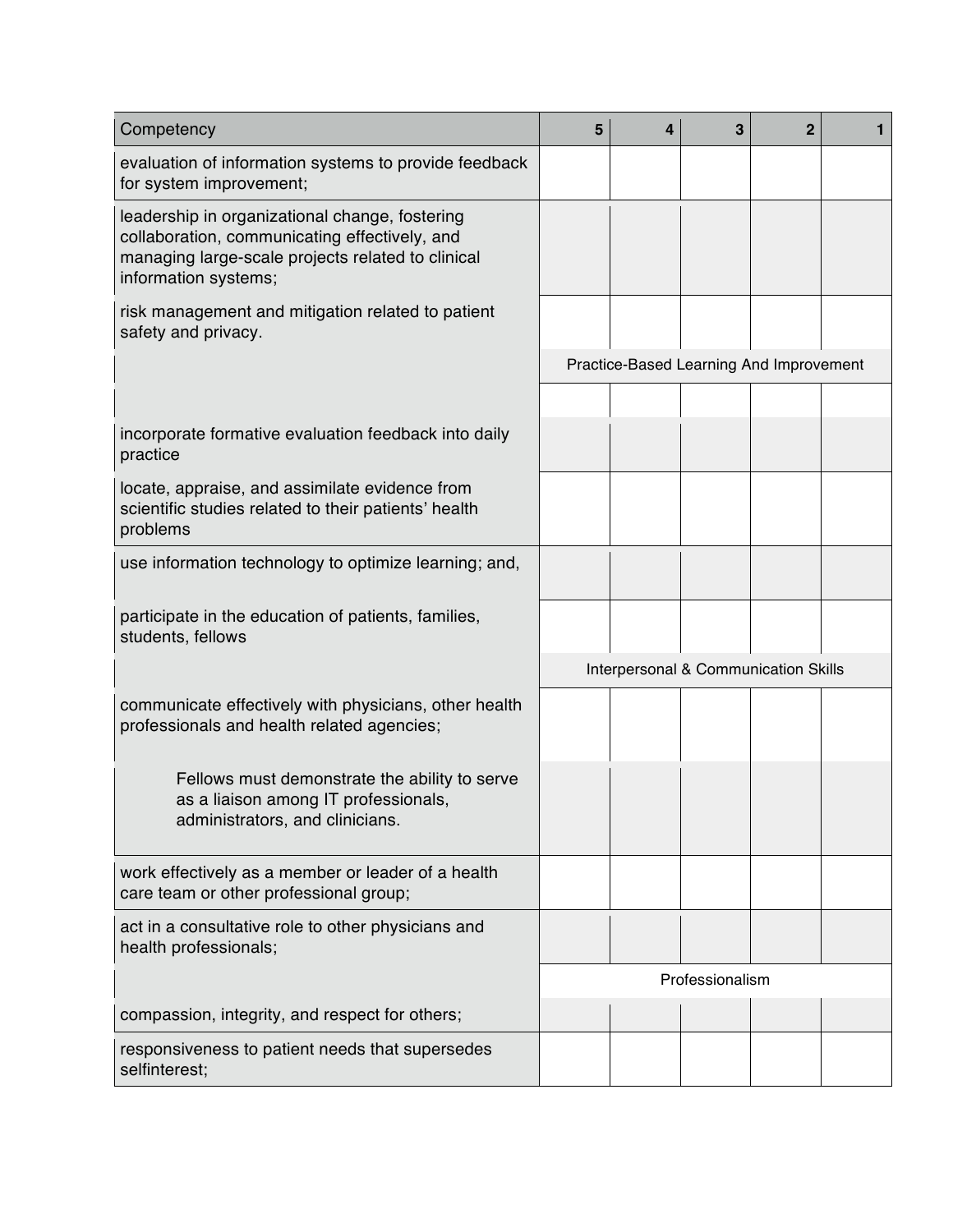| Competency                                                                                                                                                                                                   |  | 4                             | 3 | $\overline{2}$ | $\mathbf{1}$ |  |
|--------------------------------------------------------------------------------------------------------------------------------------------------------------------------------------------------------------|--|-------------------------------|---|----------------|--------------|--|
| respect for patient privacy and autonomy;                                                                                                                                                                    |  |                               |   |                |              |  |
| accountability to patients, society and the profession;                                                                                                                                                      |  |                               |   |                |              |  |
| Fellows must demonstrate the ability to<br>recognize the causes and prevention of<br>security breaches and their consequences to<br>the individual, the system, the organization,<br>and society at-large.   |  |                               |   |                |              |  |
| sensitivity and responsiveness to a diverse patient<br>population, including but not limited to diversity in<br>gender, age, culture, race, religion, disabilities, and<br>sexual orientation; and,          |  |                               |   |                |              |  |
| sensitivity to the impact information system changes<br>have on practice patterns, and on physician-patient<br>relations and physician work-life balance.                                                    |  |                               |   |                |              |  |
|                                                                                                                                                                                                              |  | <b>Systems-Based Practice</b> |   |                |              |  |
| work effectively in various health care delivery settings<br>and systems relevant to their clinical specialty                                                                                                |  |                               |   |                |              |  |
| coordinate patient care within the health care system<br>relevant to their clinical specialty                                                                                                                |  |                               |   |                |              |  |
| incorporate considerations of cost awareness and<br>risk-benefit analysis in patient and/or population based<br>care as appropriate                                                                          |  |                               |   |                |              |  |
| advocate for quality patient care and optimal patient<br>care systems                                                                                                                                        |  |                               |   |                |              |  |
| work in interprofessional teams to enhance patient<br>safety and improve patient care quality                                                                                                                |  |                               |   |                |              |  |
| identify, evaluate, and implement systems<br>improvement based on clinical practice or patient and<br>family satisfaction data in personal practice, in team<br>practice, and within institutional settings; |  |                               |   |                |              |  |
| demonstrate knowledge of the various settings and<br>related structures for organizing, regulating, and<br>financing care for patients                                                                       |  |                               |   |                |              |  |